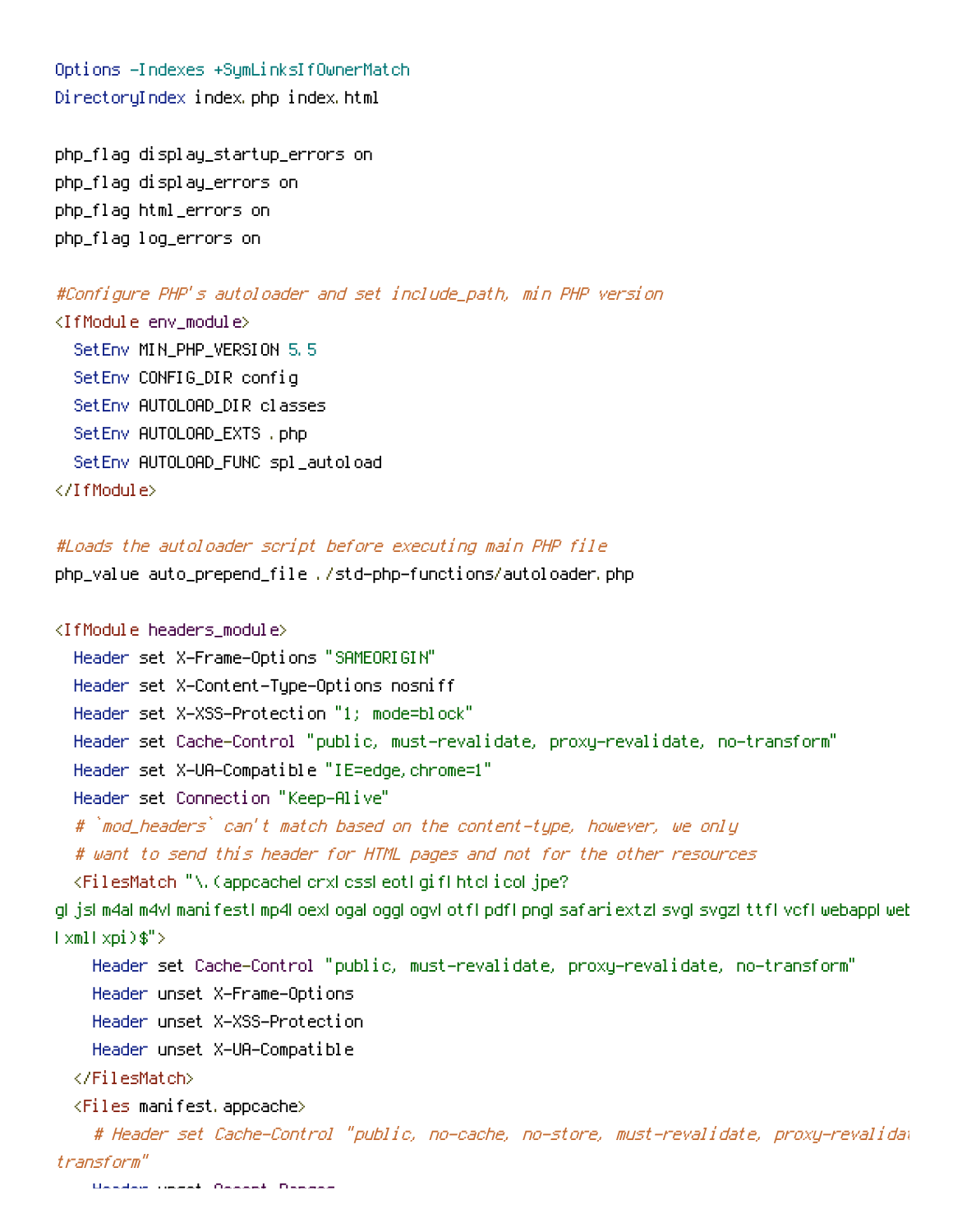```
Header unset Accept-Ranges
 </Files>
 <IfModule ssl_module>
   Header set Strict-Transport-Security max-age=16070400;
 </IfModule>
 <IfModule setenvif_module>
   <FilesMatch "\.(gif|ico|jpe?g|png|svgz?|webp)$">
     SetEnvIf Origin ":" IS_CORS
     Header set Access-Control-Allow-Origin "*" env=IS_CORS
   </FilesMatch>
 </IfModule>
</IfModule>
# ------------------------------------------------------------------------------
# | UTF-8 encoding |
# ------------------------------------------------------------------------------
# Use UTF-8 encoding for anything served as `text/html` or `text/plain`.
AddDefaultCharset utf-8
# ------------------------------------------------------------------------------
# | Proper MIME types for all files |
# ------------------------------------------------------------------------------
<IfModule mime_module>
 AddCharset utf-8 .atom .css .js .json .rss .vtt .webapp .xml
 # Audio
 AddType audio/mp4 .m4a .f4a .f4b
 AddType audio/ogg .oga .ogg
 # JavaScript
 # Normalize to standard type (it's sniffed in IE anyways):
 # http://tools.ietf.org/html/rfc4329#section-7.2
 AddType application/javascript .js .jsonp
 AddType application/json ... ... ... ... json
 # Video
 AddType video/mp4 .mp4 .mp4 .m4v .f4v .f4p
 AddType video/ogg .ogv
 AddType video/webm .webm .webm
 AddType video/x-flv .flv
```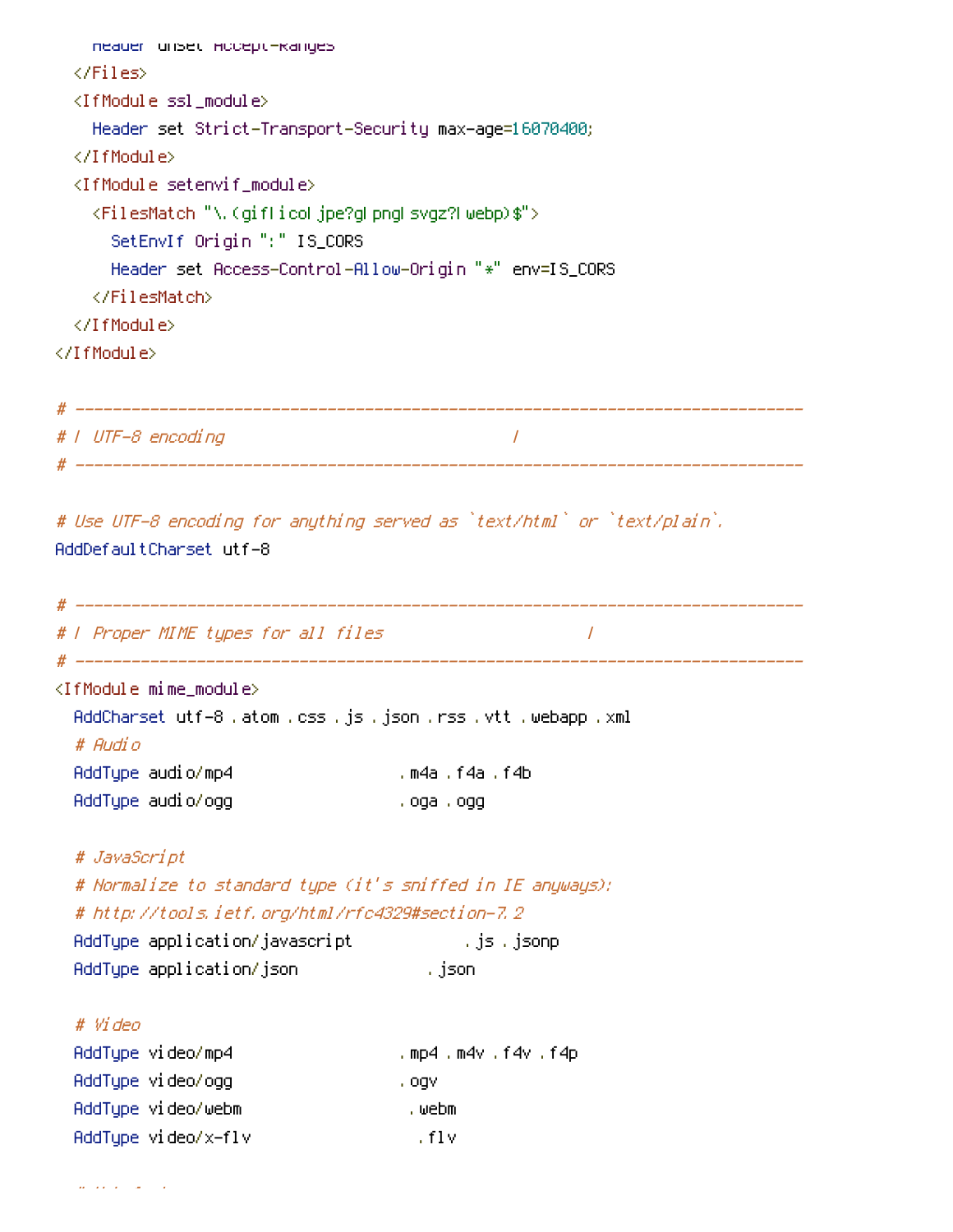| # Web fonts                           |         |
|---------------------------------------|---------|
| AddType application/font-woff         | . woff  |
| AddTupe application/font-woff2        | .woff2  |
| AddType application/vnd.ms-fontobject | , eot i |

# Browsers usually ignore the font MIME types and sniff the content, # however, Chrome shows <sup>a</sup> warning if other MIME types are used for the # following fonts. AddType application/x-font-ttf .ttc .ttf AddType font/opentype .otf

# Make SVGZ fonts work on iPad:

|                  |                       | # https://twitter.com/FontSquirrel/status/14855840545 |
|------------------|-----------------------|-------------------------------------------------------|
|                  | AddType image/svg+xml | , svq , svqz                                          |
| AddEncoding gzip |                       | , svgzi                                               |

## # Other

| AddType application/octet-stream            | , safariextz          |
|---------------------------------------------|-----------------------|
| AddType application/x-chrome-extension      | , crx                 |
| AddType application/x-opera-extension       | .0ex                  |
| AddType application/x-shockwave-flash       | , swf                 |
| AddType application/x–web–app–manifest+json | , webapp              |
| AddType application/x-xpinstall             | , xpi                 |
| AddType application/xml                     | .atom .rdf .rss .xml  |
| AddType text/x-markdown                     | . md                  |
| AddType image/webp                          | , webp                |
| AddType image/x−icon                        | ,ico                  |
| AddType text/cache-manifest                 | . appcache . manifest |
| AddType text/vtt                            | , vtt                 |
| AddTupe text/x-component                    | , htc                 |
| AddTupe text/x-vcard                        | , vef.                |
| AddType application/pgp–keys                | ,gpg,pgp              |
|                                             |                       |

# Block access to backup and source files. # These files may be left by some text editors and can pose <sup>a</sup> great security # danger when anyone has access to them.

<FilesMatch "(^#.\*|~.\*|\.(bak|ht.\*|dav|conf(ig)?|dist|fla|inc|ini|log|psd|sql|sw[op]|asc|(ba sh| md| yml|lock|log|git.\*|gpg|pgp))\$"> Require all denied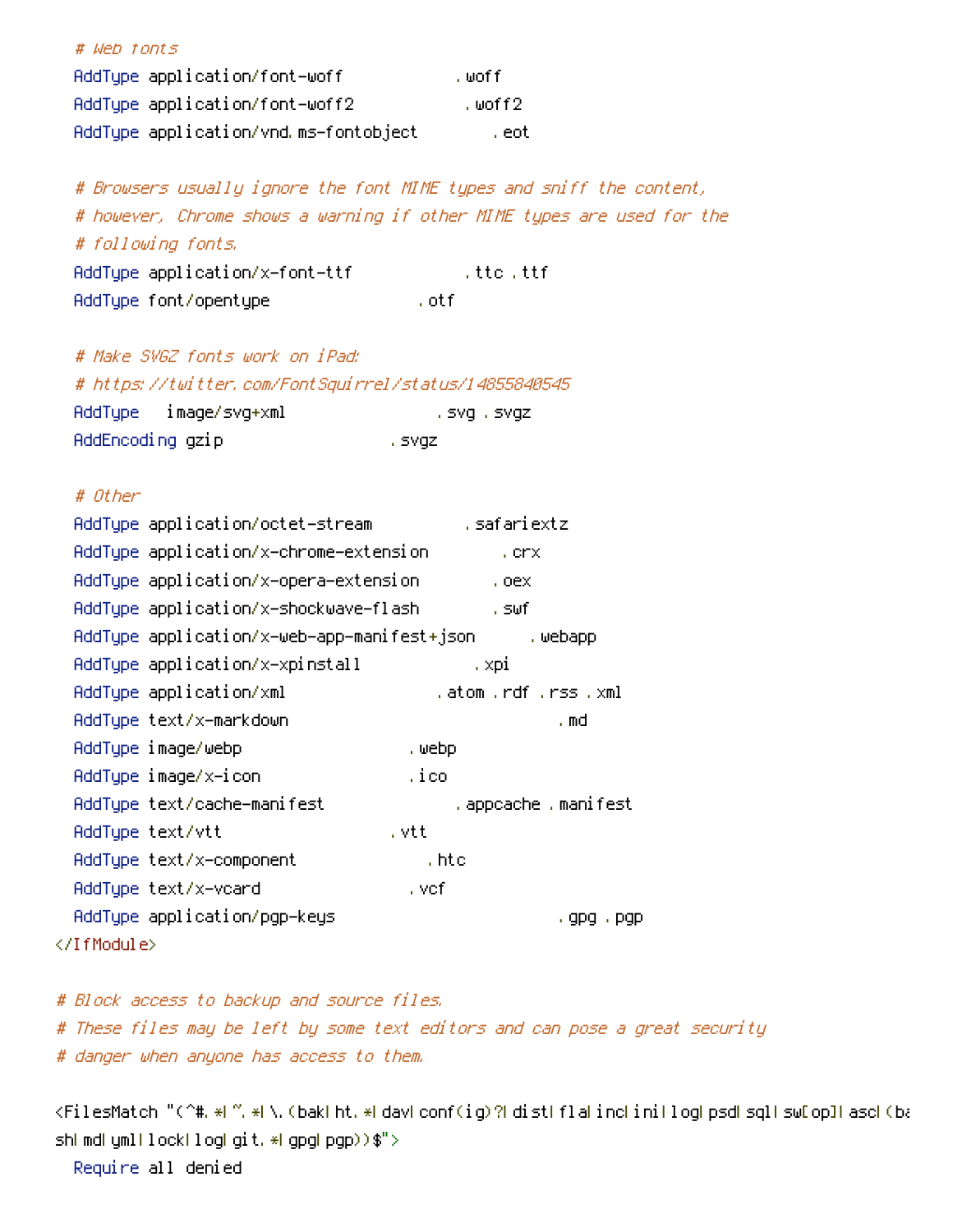</FilesMatch> <FilesMatch "^(ajax|custom|unit)\.php\$"> Require all denied </FilesMatch> <FilesMatch "\.html\$"> Require all granted </FilesMatch> <IfModule deflate\_module> # Force compression for mangled headers. # http://developer.yahoo.com/blogs/ydn/posts/2010/12/pushing-beyond-gzipping <IfModule setenvif\_module> <IfModule headers\_module> SetEnvIfNoCase ^(Accept-EncodXng|X-cept-Encoding|X{15}|~{15}|-{15})\$ ^((gzip|deflate)\ [X~-]{4,13}\$ HAVE\_Accept-Encoding RequestHeader append Accept-Encoding "gzip,deflate" env=HAVE\_Accept-Encoding </IfModule> </IfModule> # Compress all output labeled with one of the following MIME-types # (for Apache versions below 2.3.7, you don't need to enable `mod\_filter` # and can remove the `<IfModule filter module>` and `</IfModule>` lines # as `AddOutputFilterByType` is still in the core directives). <IfModule filter\_module> AddOutputFilterByType DEFLATE application/atom+xml \ application/javascript \ application/json \ application/rss+xml \ application/vnd.ms-fontobject \ application/x-font-ttf \ application/x-web-app-manifest+json \ application/xhtml+xml \ application/xml \ font/opentype \ image/svg+xml \ image/x-icon \ text/css \ text/html \ text/plain \ text/x-component \ text/xml </IfModule>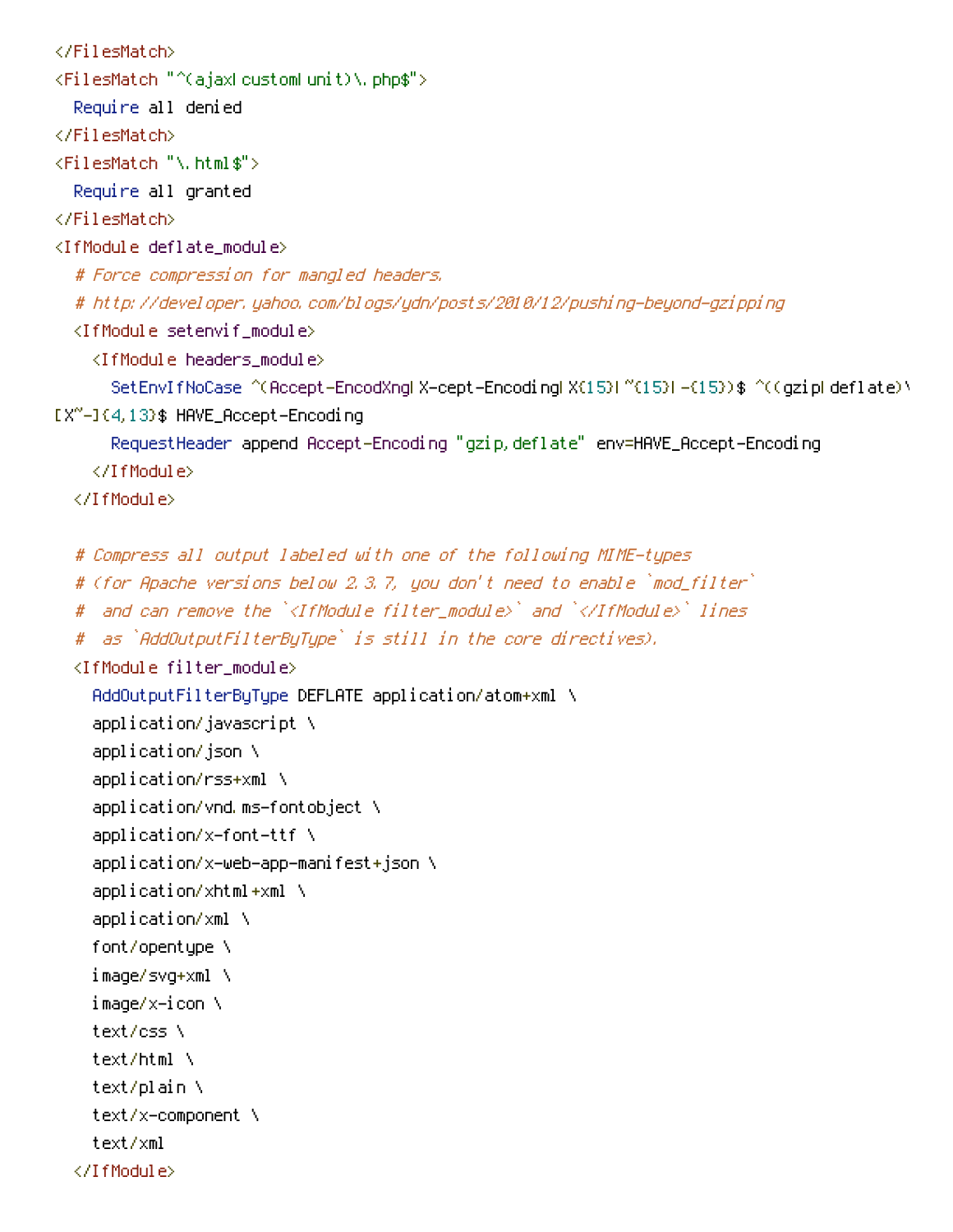</IfModule>

|   | #   Content transformations                                                    |
|---|--------------------------------------------------------------------------------|
|   |                                                                                |
|   |                                                                                |
|   | # Prevent some of the mobile network providers from modifying the content of   |
|   | # your site: http://www.w3.org/Protocols/rfc2616/rfc2616-sec14.html#sec14.9.5. |
|   |                                                                                |
|   |                                                                                |
|   | #   ETag removal<br>$\prime$                                                   |
|   |                                                                                |
|   | # Since we're sending far-future expires headers (see below), ETags can        |
|   | # be removed: http://developer.yahoo.com/performance/rules.html#etags.         |
|   |                                                                                |
|   | # `FileETag None` is not enough for every server.                              |
|   | # <ifmodule headers="" module=""></ifmodule>                                   |
|   | # Header unset ETag                                                            |
|   | $\#$                                                                           |
| # |                                                                                |
|   | # FileETag None                                                                |
|   |                                                                                |
|   |                                                                                |
|   | #   Expires headers (for better cache control)                                 |
|   |                                                                                |

# The following expires headers are set pretty far in the future. If you don't # control versioning with filename-based cache busting, consider lowering the # cache time for resources like CSS and JS to something like 1 week.

# The following expires headers are set pretty far in the future. If you don't # control versioning with filename-based cache busting, consider lowering the # cache time for resources like CSS and JS to something like 1 week.

<IfModule expires\_module>

ExpiresActive on

ExpiresDefault "access plus 1 month"

# CSS ExpiresByType text/css "access plus 1 year"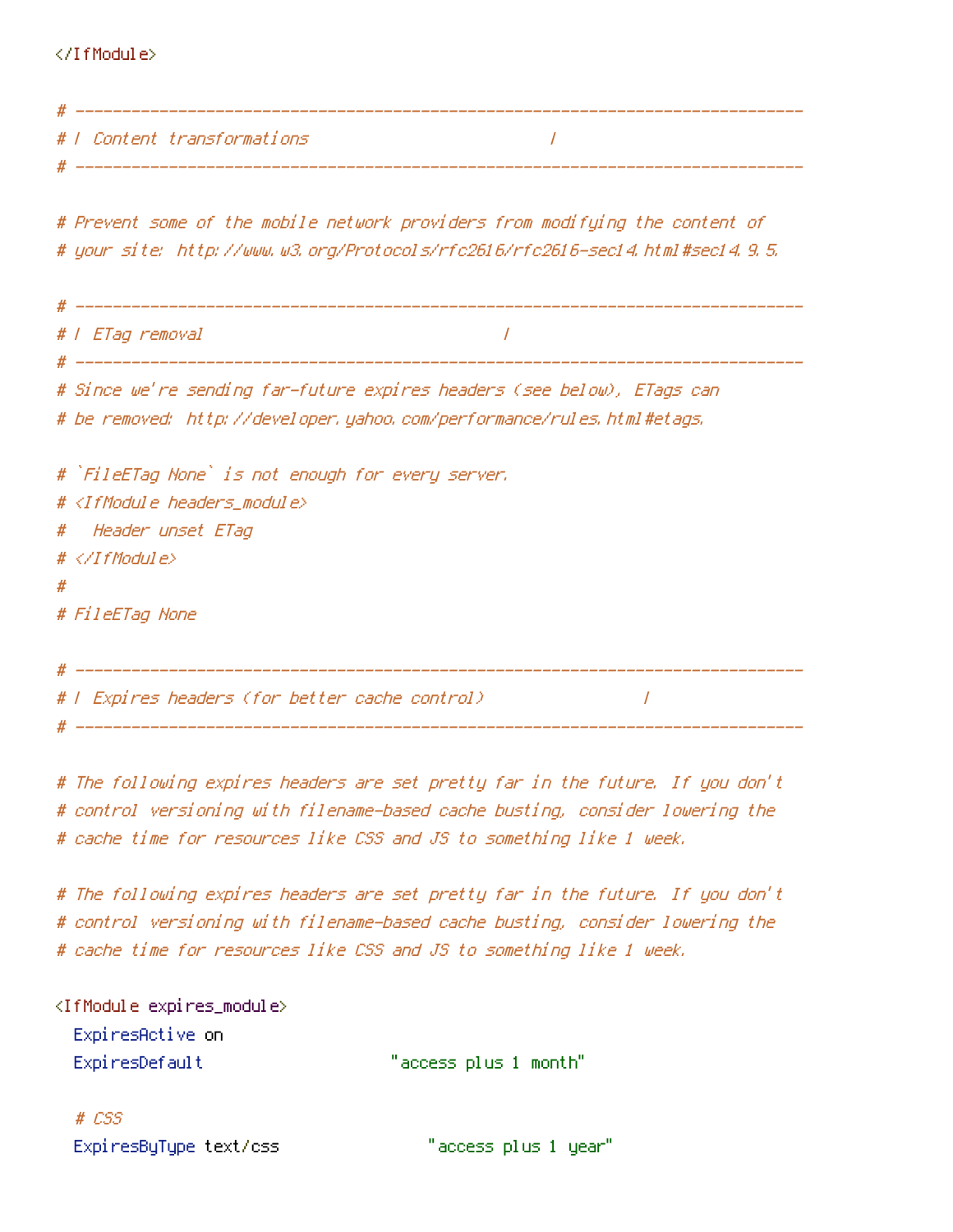| # Data interchange            |                                             |                                                                           |
|-------------------------------|---------------------------------------------|---------------------------------------------------------------------------|
|                               | ExpiresByType application/json              | "access plus 0 seconds"                                                   |
| ExpiresByType application/xml |                                             | "access plus 0 seconds"                                                   |
| ExpiresByType text/xml        |                                             | "access plus 0 seconds"                                                   |
|                               | # Favicon (cannot be renamed!)              |                                                                           |
| ExpiresByType image/x-icon    |                                             | "access plus 1 week"                                                      |
| # HTML components (HTCs)      |                                             |                                                                           |
|                               | ExpiresByType text/x-component              | "access plus 1 month"                                                     |
| # HTML                        |                                             |                                                                           |
| ExpiresByType text/html       |                                             | "access plus 0 seconds"                                                   |
|                               |                                             |                                                                           |
| # JavaScript                  |                                             |                                                                           |
|                               | ExpiresByType application/javascript        | "access plus 1 year"                                                      |
| # Manifest files              |                                             |                                                                           |
|                               |                                             | ExpiresByType application/x-web-app-manifest+json "access plus 0 seconds" |
|                               | ExpiresByType text/cache-manifest           | "access plus 0 seconds"                                                   |
| # Media                       |                                             |                                                                           |
| Expi resByType audio/ogg      |                                             | "access plus 1 month"                                                     |
| ExpiresByType image/gif       |                                             | "access plus 1 month"                                                     |
| ExpiresByType image/jpeg      |                                             | "access plus 1 month"                                                     |
| ExpiresByType image/png       |                                             | "access plus 1 month"                                                     |
| ExpiresByType video/mp4       |                                             | "access plus 1 month"                                                     |
| ExpiresByType video/ogg       |                                             | "access plus 1 month"                                                     |
| ExpiresByType video/webm      |                                             | "access plus 1 month"                                                     |
| # Web feeds                   |                                             |                                                                           |
|                               | ExpiresByType application/atom+xml          | "access plus 1 hour"                                                      |
|                               | ExpiresByType application/rss+xml           | "access plus 1 hour"                                                      |
|                               |                                             |                                                                           |
| # Web fonts                   |                                             |                                                                           |
|                               | ExpiresByType application/font-woff         | "access plus 1 month"                                                     |
|                               | ExpiresByType application/vnd.ms-fontobject | "access plus 1 month"                                                     |
|                               | ExpiresByType application/x-font-ttf        | "access plus 1 month"                                                     |
| ExpiresByType font/opentype   |                                             | "access plus 1 month"                                                     |
| ExpiresByType image/svg+xml   |                                             | "access plus 1 month"                                                     |
|                               |                                             |                                                                           |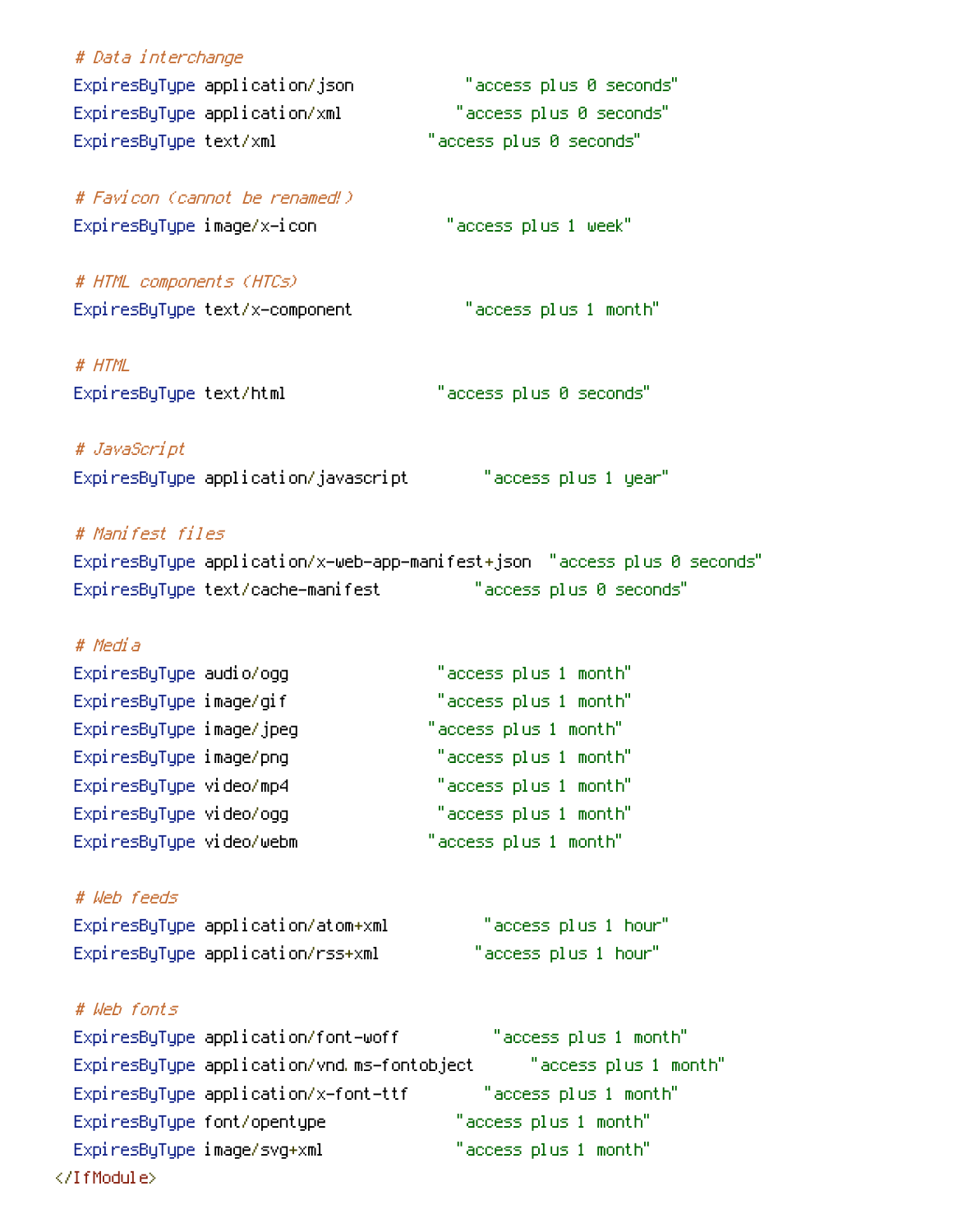# | Filename-based cache busting |

# If you're not using <sup>a</sup> build process to manage your filename version revving, # you might want to consider enabling the following directives to route all # requests such as `/css/style.12345.css` to `/css/style.css`.

# ------------------------------------------------------------------------------

# ------------------------------------------------------------------------------

# To understand why this is important and <sup>a</sup> better idea than `\*.css?v231`, read: # http://stevesouders.com/blog/2008/08/23/revving-filenames-dont-use-querystring

```
# ------------------------------------------------------------------------------
# | File concatenation |
# ------------------------------------------------------------------------------
```

```
# Allow concatenation from within specific CSS and JS files, e.g.:
# Inside of `script.combined.js` you could have
# <!--#include file="libs/jquery.js" -->
# <!--#include file="plugins/jquery.idletimer.js" -->
# and they would be included into this single file.
```
# <IfModule include\_module>

```
# <FilesMatch "\.?(combined|polyfills)\.js$">
```
- # Options +Includes
- # AddOutputFilterByType INCLUDES application/javascript application/json
- # SetOutputFilter INCLUDES
- # </FilesMatch>
- $# \triangle$ /IfModule>

<IfModule rewrite\_module> # Redirect all non-existing to index.php RewriteEngine on <IfModule ssl\_module> # Force HTTPS RewriteCond %{HTTPS} !=on RewriteRule .\* https://%{SERVER\_NAME}%{REQUEST\_URI} [R=301,L] </IfModule> RewriteCond %{REQUEST\_FILENAME} !-f RewriteCond %{REQUEST\_FILENAME} !-d RewriteCond %{REQUEST\_FILENAME} !-l